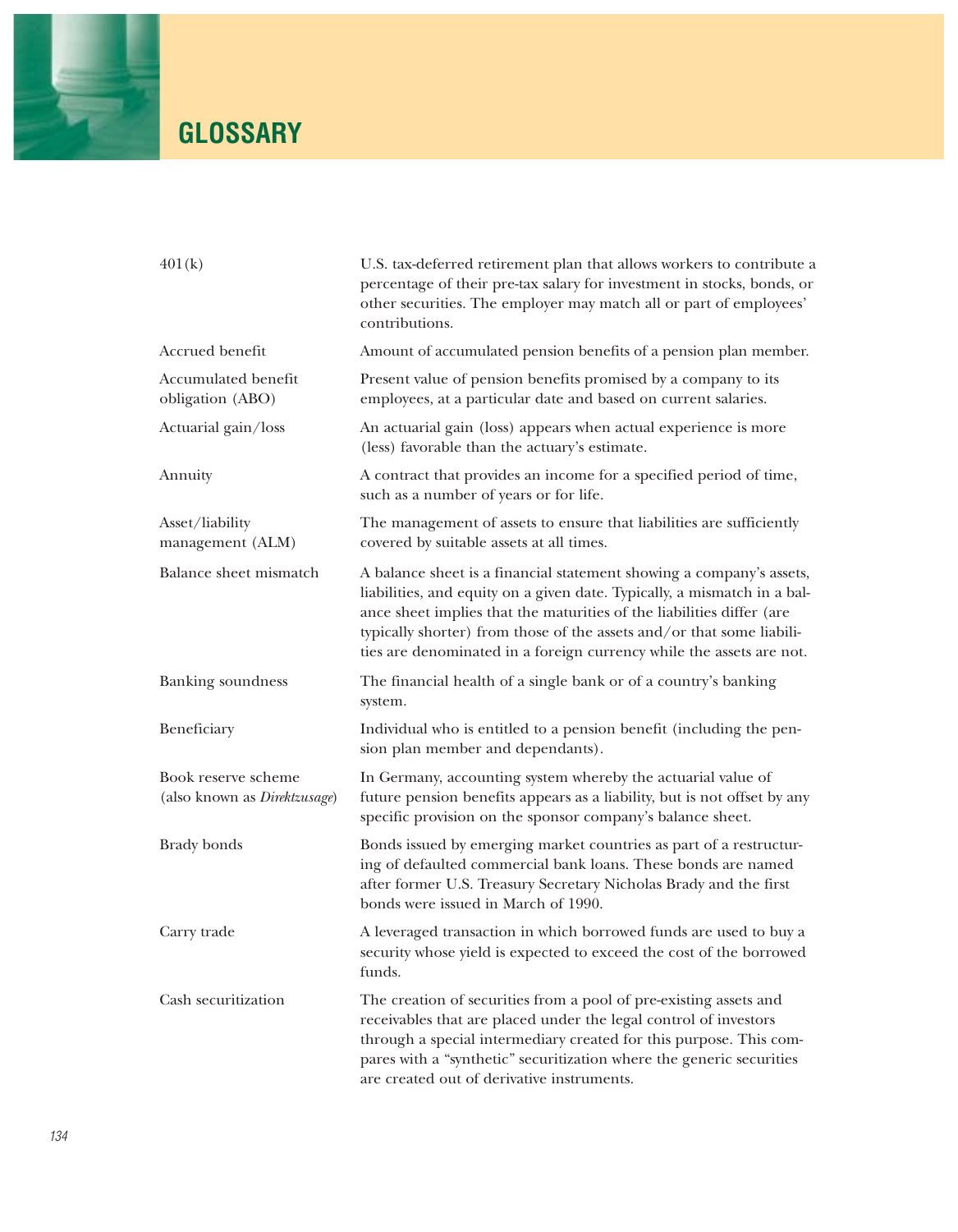| Collective action clause     | A clause in bond contracts that includes provisions allowing a quali-<br>fied majority of lenders to amend key financial terms of the debt<br>contract and bind a minority to accept these new terms.                                                                                    |
|------------------------------|------------------------------------------------------------------------------------------------------------------------------------------------------------------------------------------------------------------------------------------------------------------------------------------|
| Corporate governance         | The governing relationships between all the stakeholders in a com-<br>pany-including the shareholders, directors, and management-as<br>defined by the corporate charter, bylaws, formal policy, and rule of<br>law.                                                                      |
| Credit default swap          | A financial contract under which an agent buys protection against<br>credit risk for a periodic fee in return for a payment by the protec-<br>tion seller contingent on the occurrence of a credit/default event.                                                                        |
| Credit risk                  | The risk that a counterparty to the insurer is unable or unwilling to<br>meet its obligations causing a financial loss to the insurer.                                                                                                                                                   |
| Credit spreads               | The spread between sovereign benchmark securities and other debt<br>securities that are comparable in all respects except for credit qual-<br>ity (e.g., the difference between yields on U.S. Treasuries and those<br>on single A-rated corporate bonds of a certain term to maturity). |
| Defined benefit plan         | Pension plan in which benefits are determined by such factors as<br>salary history and duration of employment. The sponsor company<br>is responsible for the investment risk and portfolio management.                                                                                   |
| Defined contribution plan    | Pension plan in which benefits are determined by returns on the<br>plan's investments. Beneficiaries bear the investment risk.                                                                                                                                                           |
| Dependency ratio             | Ratio of pensioners to those of working age in a given population.                                                                                                                                                                                                                       |
| Derivatives                  | Financial contracts whose value derives from underlying securities<br>prices, interest rates, foreign exchange rates, market indexes, or<br>commodity prices.                                                                                                                            |
| Dollarization                | The widespread domestic use of another country's currency (typi-<br>cally the U.S. dollar) to perform the standard functions of money-<br>that of a unit of account, medium of exchange, and store of value.                                                                             |
| <b>EMBI</b>                  | The acronym for the J.P. Morgan Emerging Market Bond Index that<br>tracks the total returns for traded external debt instruments in the<br>emerging markets.                                                                                                                             |
| Emerging markets             | Developing countries' financial markets that are less than fully devel-<br>oped, but are nonetheless broadly accessible to foreign investors.                                                                                                                                            |
| Foreign direct investment    | The acquisition abroad (i.e., outside the home country) of physical<br>assets, such as plant and equipment, or of a controlling stake (usu-<br>ally greater than 10 percent of shareholdings).                                                                                           |
| Forward price-earnings ratio | The multiple of future expected earnings at which a stock sells. It is<br>calculated by dividing the current stock price (adjusted for stock<br>splits) by the estimated earnings per share for a future period (typi-<br>cally the next 12 months).                                     |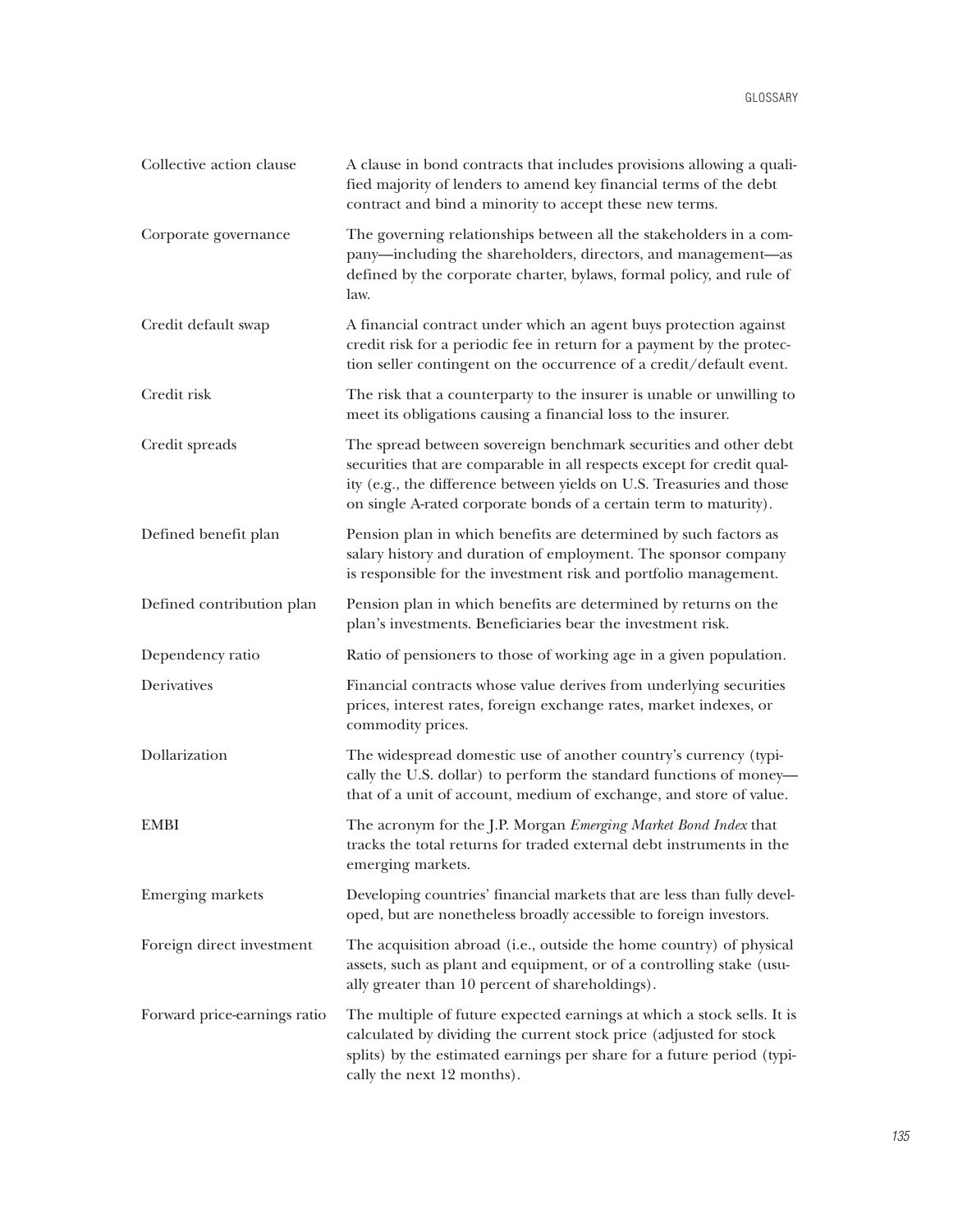## GLOSSARY

| Funded pension plan                                     | Pension plan that has accumulated dedicated assets to pay for the<br>pension benefits.                                                                                                                                                                                                                                                                                                            |
|---------------------------------------------------------|---------------------------------------------------------------------------------------------------------------------------------------------------------------------------------------------------------------------------------------------------------------------------------------------------------------------------------------------------------------------------------------------------|
| Funding gap                                             | The difference between the discounted value of accumulating<br>future pension obligations and the present value of investment<br>assets.                                                                                                                                                                                                                                                          |
| Funding ratio                                           | Ratio of the amount of assets accumulated by a defined benefit<br>pension plan to the sum of promised benefits.                                                                                                                                                                                                                                                                                   |
| Hedge funds                                             | Investment pools, typically organized as private partnerships and<br>often resident offshore for tax and regulatory purposes. These<br>funds face few restrictions on their portfolios and transactions.<br>Consequently, they are free to use a variety of investment tech-<br>niques—including short positions, transactions in derivatives, and<br>leverage-to raise returns and cushion risk. |
| Hedging                                                 | Offsetting an existing risk exposure by taking an opposite position<br>in the same or a similar risk, for example, by buying derivatives<br>contracts.                                                                                                                                                                                                                                            |
| Hybrid pension plan                                     | Retirement plan that has characteristics typical of both defined<br>benefit and defined contribution plans.                                                                                                                                                                                                                                                                                       |
| <b>Individual Retirement</b><br>Account (IRA)           | In the United States, tax-deferred retirement plan permitting all<br>individuals to set aside a fraction of their wages (additional contri-<br>butions are possible on a nondeductible basis).                                                                                                                                                                                                    |
| Interest rate swaps                                     | An agreement between counterparties to exchange periodic inter-<br>est payments on some predetermined dollar principal, which is<br>called the notional principal amount. For example, one party will<br>make fixed-rate and receive variable-rate interest payments.                                                                                                                             |
| Intermediation                                          | The process of transferring funds from the ultimate source to the<br>ultimate user. A financial institution, such as a bank, intermedi-<br>ates credit when it obtains money from depositors and relends it<br>to borrowers.                                                                                                                                                                      |
| Investment-grade issues<br>(Subinvestment-grade issues) | A bond that is assigned a rating in the top four categories by<br>commercial credit rating agencies. S&P classifies investment-grade<br>bonds as BBB or higher, and Moody's classifies investment-grade<br>bonds as Baa or higher. (Subinvestment-grade bond issues are<br>rated bonds that are below investment grade.)                                                                          |
| Leverage                                                | The proportion of debt to equity. Leverage can be built up by bor-<br>rowing (on-balance-sheet leverage, commonly measured by debt-<br>to-equity ratios) or by using off-balance-sheet transactions.                                                                                                                                                                                              |
| Lump sum payment                                        | Withdrawal of accumulated benefits all at once, as opposed to in<br>regular installments.                                                                                                                                                                                                                                                                                                         |
| Mark-to-market                                          | The valuation of a position or portfolio by reference to the most<br>recent price at which a financial instrument can be bought or sold                                                                                                                                                                                                                                                           |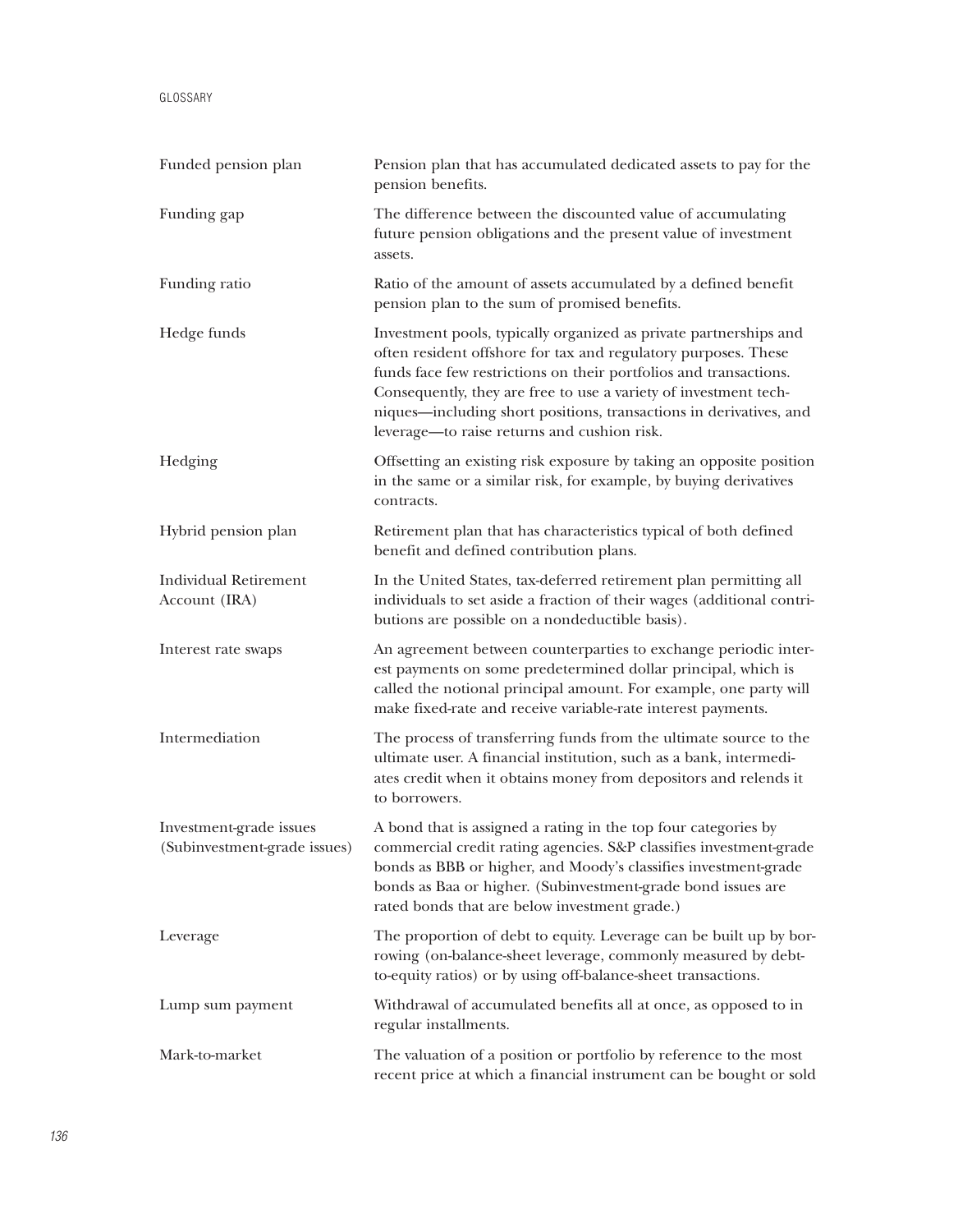|                                       | in normal volumes. The mark-to-market value might equal the<br>current market value-as opposed to historic accounting or book<br>value-or the present value of expected future cash flows.                                                                                                                                                                                                                                                                                                                                                                                                                                                                                                                                  |
|---------------------------------------|-----------------------------------------------------------------------------------------------------------------------------------------------------------------------------------------------------------------------------------------------------------------------------------------------------------------------------------------------------------------------------------------------------------------------------------------------------------------------------------------------------------------------------------------------------------------------------------------------------------------------------------------------------------------------------------------------------------------------------|
| Nonperforming loans                   | Loans that are in default or close to being in default (i.e., typically<br>past due for 90 days or more).                                                                                                                                                                                                                                                                                                                                                                                                                                                                                                                                                                                                                   |
| Occupational pension scheme           | Pension plan set up and managed by a sponsor company for the<br>benefit of its employees.                                                                                                                                                                                                                                                                                                                                                                                                                                                                                                                                                                                                                                   |
| Offshore instruments                  | Securities issued outside of national boundaries.                                                                                                                                                                                                                                                                                                                                                                                                                                                                                                                                                                                                                                                                           |
| Overfunded plan                       | Defined benefit pension plan in which assets accumulated are<br>greater than the sum of promised benefits.                                                                                                                                                                                                                                                                                                                                                                                                                                                                                                                                                                                                                  |
| Pillar I                              | National pension systems are typically represented as a "multi-pil-<br>lar" structure with the sources of retirement income derived from<br>a mixture of government, employment, and individual savings.<br>Pillar I refers to state-based retirement income, often a combina-<br>tion of universal entitlement and an earnings-related component.<br>See Chapter III of the September 2004 GFSR for further details.<br>(Note: Another classification scheme used in pension studies, par-<br>ticularly for emerging markets, was first developed at the World<br>Bank. It describes Pillar 1 as "non-contributory state pensions,"<br>Pillar 2 as "mandatory contributory," and Pillar 3 as "voluntary<br>contributory".) |
| Pillar II                             | Occupational pension funds, increasingly funded, organized at<br>the workplace (e.g., defined benefit, defined contribution, and<br>hybrid schemes).                                                                                                                                                                                                                                                                                                                                                                                                                                                                                                                                                                        |
| Pillar III                            | Private saving plans and products for individuals, often tax<br>advantaged.                                                                                                                                                                                                                                                                                                                                                                                                                                                                                                                                                                                                                                                 |
| Pair-wise correlations                | A statistical measure of the degree to which the movements of two<br>variables (e.g., asset returns) are related.                                                                                                                                                                                                                                                                                                                                                                                                                                                                                                                                                                                                           |
| Pay-as-you-go basis (PAYG)            | Arrangement under which benefits are paid out of revenue over<br>each period, and no funding is made for future liabilities.                                                                                                                                                                                                                                                                                                                                                                                                                                                                                                                                                                                                |
| Pension benefit                       | Benefit paid to a participant (beneficiary) in a pension plan.                                                                                                                                                                                                                                                                                                                                                                                                                                                                                                                                                                                                                                                              |
| Pension contribution                  | Payment made to a pension plan by the sponsor company or by<br>plan participants.                                                                                                                                                                                                                                                                                                                                                                                                                                                                                                                                                                                                                                           |
| Primary market                        | The market where a newly issued security is first offered/sold to<br>the public.                                                                                                                                                                                                                                                                                                                                                                                                                                                                                                                                                                                                                                            |
| Private pension plan                  | Pension plan where a private entity receives pension contributions<br>and administers the payment of pension benefits.                                                                                                                                                                                                                                                                                                                                                                                                                                                                                                                                                                                                      |
| Projected benefit<br>obligation (PBO) | Present value of pension benefits promised by a company to its<br>employees at a particular date, and including assumption about<br>future salary increases (i.e., assuming that the plan will not termi-<br>nate in the foreseeable future).                                                                                                                                                                                                                                                                                                                                                                                                                                                                               |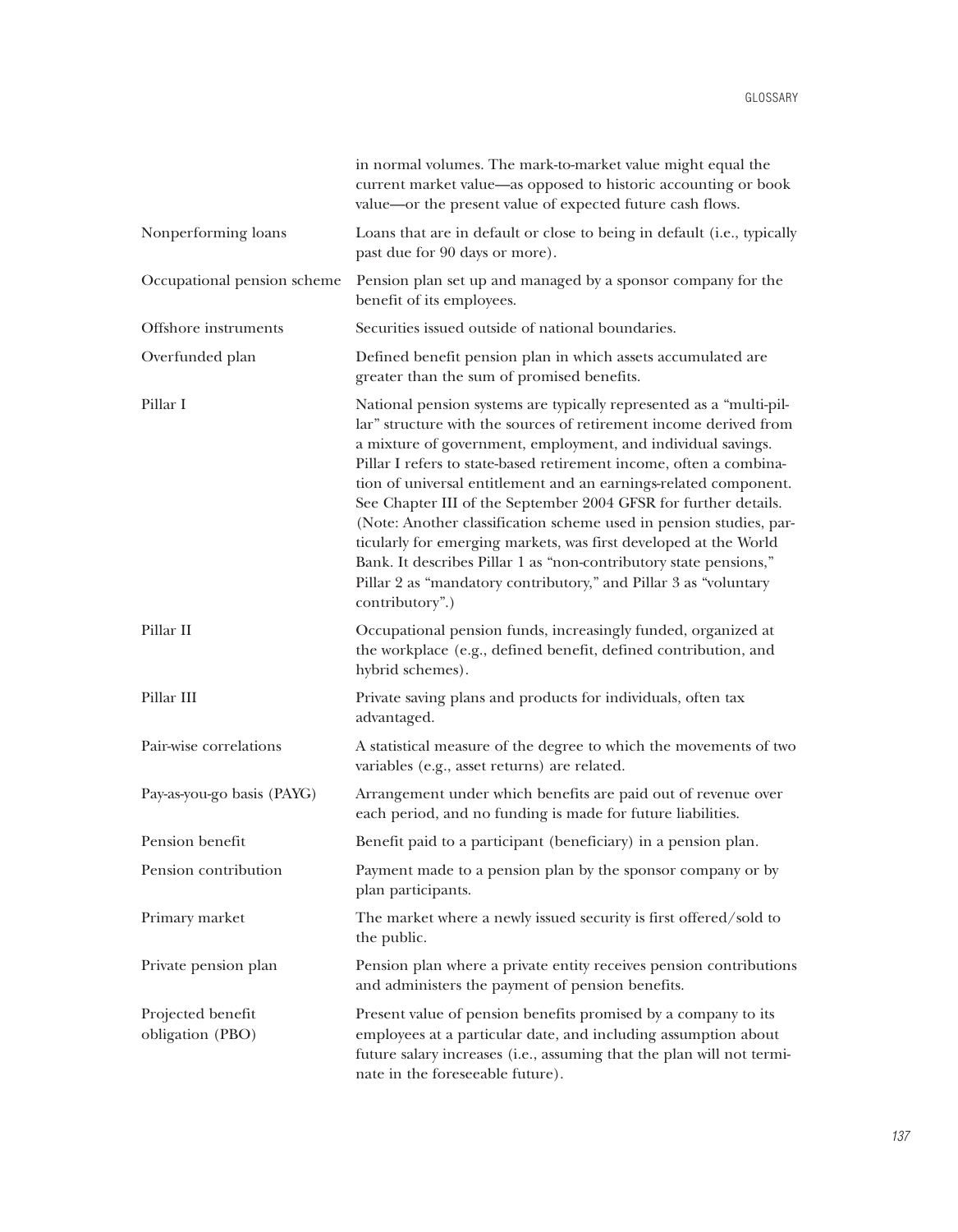| Public pension plan | Pension plan where the general government administers the pay-<br>ment of pension benefits (e.g., Social Security and similar<br>schemes).                                                                                                                                                                                                                                                                                                                                                                                                                                                                                                                 |
|---------------------|------------------------------------------------------------------------------------------------------------------------------------------------------------------------------------------------------------------------------------------------------------------------------------------------------------------------------------------------------------------------------------------------------------------------------------------------------------------------------------------------------------------------------------------------------------------------------------------------------------------------------------------------------------|
| Put (call) option   | A financial contract that gives the buyer the right, but not the obli-<br>gation, to sell (buy) a financial instrument at a set price on or<br>before a given date.                                                                                                                                                                                                                                                                                                                                                                                                                                                                                        |
| Reinsurance         | Insurance placed by an underwriter in another company to cut<br>down the amount of the risk assumed under the original<br>insurance.                                                                                                                                                                                                                                                                                                                                                                                                                                                                                                                       |
| Risk aversion       | The degree to which an investor who, when faced with two invest-<br>ments with the same expected return but different risk, prefers the<br>one with the lower risk. That is, it measures an investor's aversion<br>to uncertain outcomes or payoffs.                                                                                                                                                                                                                                                                                                                                                                                                       |
| Secondary markets   | Markets in which securities are traded after they are initially<br>offered/sold in the primary market.                                                                                                                                                                                                                                                                                                                                                                                                                                                                                                                                                     |
| Solvency            | Narrowly defined as the ability of an insurer to meet its obligations<br>(liabilities) at any time. In order to set a practicable definition, it is<br>necessary to clarify the type of claims covered by the assets, e.g.,<br>already written business (run-off basis, break-up basis), or would<br>future new business (going-concern basis) also to be considered. In<br>addition, questions regarding the volume and the nature of an<br>insurance company's business, the appropriate time horizon to be<br>adopted, and setting an acceptable probability of becoming insol-<br>vent are taken into consideration in assessing a company's solvency. |
| Sponsor company     | Company that designs, negotiates, and normally helps to adminis-<br>ter an occupational plan for its employees and members.                                                                                                                                                                                                                                                                                                                                                                                                                                                                                                                                |
| Spread              | See "credit spreads" above (the word credit is sometimes omitted).<br>Other definitions include (1) the gap between bid and ask prices<br>of a financial instrument; (2) the difference between the price at<br>which an underwriter buys an issue from the issuer and the price<br>at which the underwriter sells it to the public.                                                                                                                                                                                                                                                                                                                       |
| Syndicated loans    | Large loans made jointly by a group of banks to one borrower.<br>Usually, one lead bank takes a small percentage of the loan and<br>partitions (syndicates) the rest to other banks.                                                                                                                                                                                                                                                                                                                                                                                                                                                                       |
| Tail events         | The occurrence of large or extreme security price movements that,<br>in terms of their probability of occurring, lie within the tail region<br>of the distribution of possible price movements.                                                                                                                                                                                                                                                                                                                                                                                                                                                            |
| Trustee             | Private entity (person or organization) with a duty to receive, man-<br>age and disburse the assets of a plan.                                                                                                                                                                                                                                                                                                                                                                                                                                                                                                                                             |
| Underfunded plan    | Defined benefit pension plan in which assets accumulated are<br>smaller than the sum of promised benefits.                                                                                                                                                                                                                                                                                                                                                                                                                                                                                                                                                 |